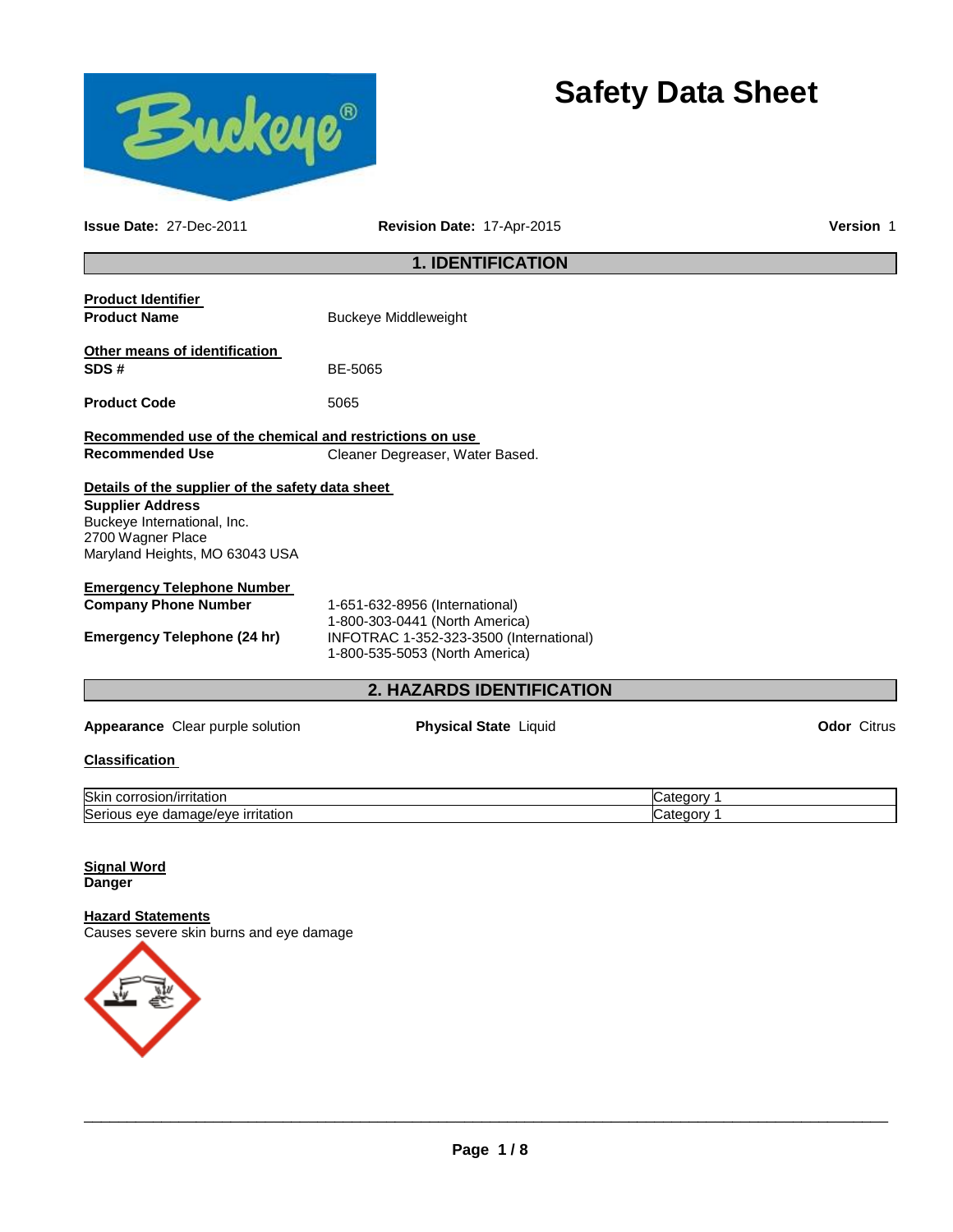#### **Precautionary Statements - Prevention**

Do not breathe dust/fume/gas/mist/vapors/spray Wash face, hands and any exposed skin thoroughly after handling Wear protective gloves/protective clothing/eye protection/face protection

#### **Precautionary Statements - Response**

Immediately call a poison center or doctor/physician IF IN EYES: Rinse cautiously with water for several minutes. Remove contact lenses, if present and easy to do. Continue rinsing Immediately call a poison center or doctor/physician IF ON SKIN (or hair): Remove/Take off immediately all contaminated clothing. Rinse skin with water/shower Wash contaminated clothing before reuse IF INHALED: Remove victim to fresh air and keep at rest in a position comfortable for breathing Immediately call a poison center or doctor/physician IF SWALLOWED: Rinse mouth. Do NOT induce vomiting

\_\_\_\_\_\_\_\_\_\_\_\_\_\_\_\_\_\_\_\_\_\_\_\_\_\_\_\_\_\_\_\_\_\_\_\_\_\_\_\_\_\_\_\_\_\_\_\_\_\_\_\_\_\_\_\_\_\_\_\_\_\_\_\_\_\_\_\_\_\_\_\_\_\_\_\_\_\_\_\_\_\_\_\_\_\_\_\_\_\_\_\_\_

#### **Precautionary Statements - Storage**

Store locked up

#### **Precautionary Statements - Disposal**

Dispose of contents/container to an approved waste disposal plant

# **3. COMPOSITION/INFORMATION ON INGREDIENTS**

| $\blacksquare$<br>Name<br>⊶ner —<br>шьаг | N0<br>ט -<br>$\sim$ | Weiaht-% |
|------------------------------------------|---------------------|----------|
| metasilicate<br>$\sim$<br>soditi         | 68.<br>ັ            | ີ        |

\*\*If Chemical Name/CAS No is "proprietary" and/or Weight-% is listed as a range, the specific chemical identity and/or percentage of composition has been withheld as a trade secret.\*\*

### **4. FIRST-AID MEASURES**

#### **First Aid Measures**

| <b>Eye Contact</b>                  | Rinse cautiously with water for several minutes. Remove contact lenses, if present and<br>easy to do. Continue rinsing. Immediately call a poison center or doctor/physician.             |
|-------------------------------------|-------------------------------------------------------------------------------------------------------------------------------------------------------------------------------------------|
| <b>Skin Contact</b>                 | Remove/Take off immediately all contaminated clothing. Rinse skin with water/shower.<br>Wash contaminated clothing before reuse. Immediately call a poison center or<br>doctor/physician. |
| Inhalation                          | Remove victim to fresh air and keep at rest in a position comfortable for breathing.<br>Immediately call a poison center or doctor/physician.                                             |
| Ingestion                           | Give two large glasses of water. Do NOT induce vomiting. Never give anything by mouth to<br>an unconscious person. Get medical attention.                                                 |
| Most important symptoms and effects |                                                                                                                                                                                           |

**Symptoms** Causes severe skin burns and eye damage.

#### **Indication of any immediate medical attention and special treatment needed**

**Notes to Physician Treat symptomatically.**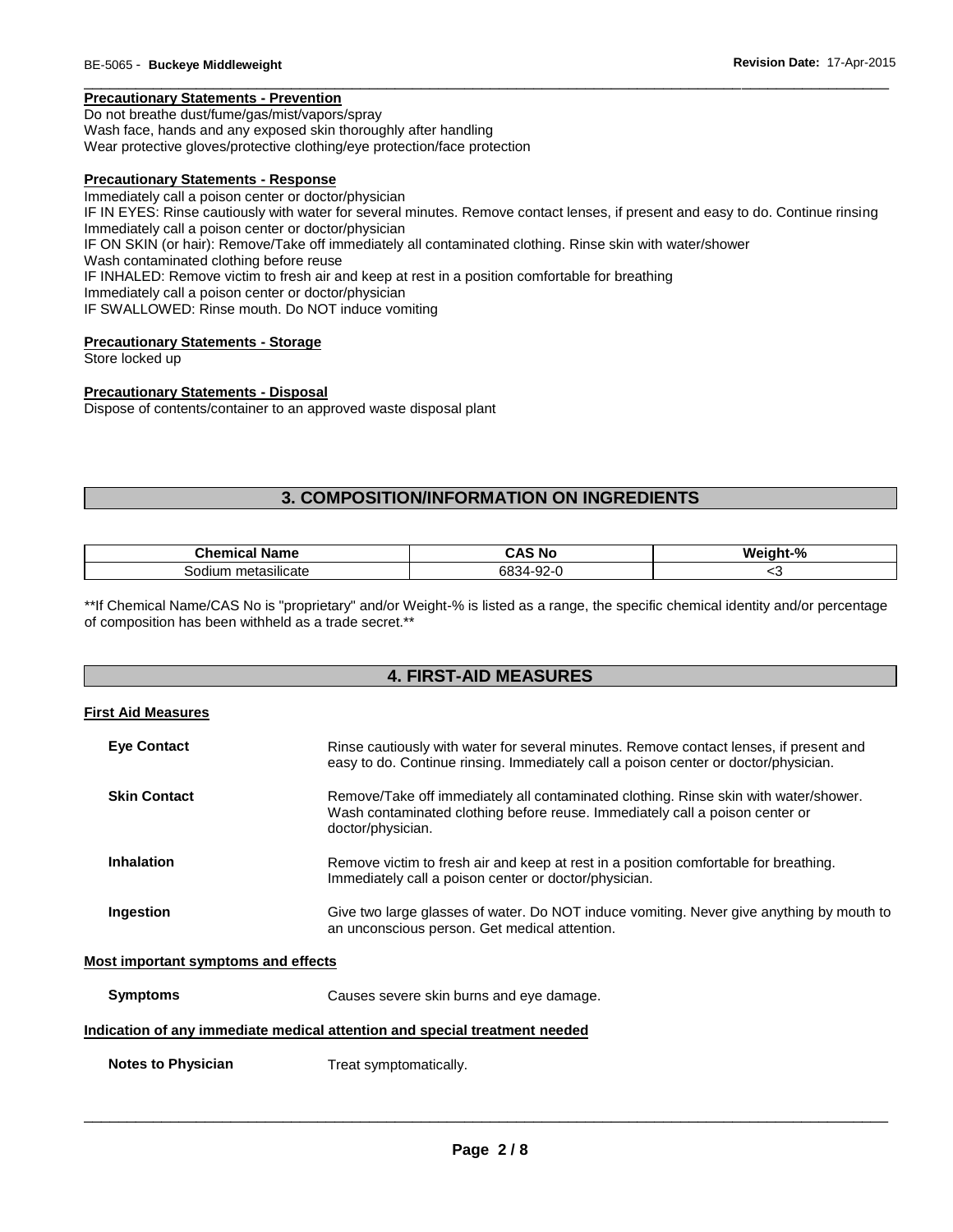#### \_\_\_\_\_\_\_\_\_\_\_\_\_\_\_\_\_\_\_\_\_\_\_\_\_\_\_\_\_\_\_\_\_\_\_\_\_\_\_\_\_\_\_\_\_\_\_\_\_\_\_\_\_\_\_\_\_\_\_\_\_\_\_\_\_\_\_\_\_\_\_\_\_\_\_\_\_\_\_\_\_\_\_\_\_\_\_\_\_\_\_\_\_ **5. FIRE-FIGHTING MEASURES**

#### **Suitable Extinguishing Media**

Use extinguishing measures that are appropriate to local circumstances and the surrounding environment.

#### **Unsuitable Extinguishing Media** Not determined.

#### **Specific Hazards Arising from the Chemical**

Not determined.

**Hazardous Combustion Products** Oxides of sulfur. Oxides of carbon. Oxides of Silicon. Oxides of phosphorus.

#### **Protective equipment and precautions for firefighters**

As in any fire, wear self-contained breathing apparatus pressure-demand, MSHA/NIOSH (approved or equivalent) and full protective gear.

#### **6. ACCIDENTAL RELEASE MEASURES**

#### **Personal precautions, protective equipment and emergency procedures**

| <b>Personal Precautions</b>                          | Use personal protective equipment as required.                                                                                                                                                             |  |  |
|------------------------------------------------------|------------------------------------------------------------------------------------------------------------------------------------------------------------------------------------------------------------|--|--|
| <b>Environmental Precautions</b>                     | See Section 12 for additional Ecological Information.                                                                                                                                                      |  |  |
| Methods and material for containment and cleaning up |                                                                                                                                                                                                            |  |  |
| <b>Methods for Containment</b>                       | Prevent further leakage or spillage if safe to do so.                                                                                                                                                      |  |  |
| <b>Methods for Clean-Up</b>                          | Pick up with mop, wet/dry vac, or absorbent material. Rinse area with clear water and allow<br>floor to dry before allowing traffic. Dispose of contents/container to an approved waste<br>disposal plant. |  |  |

#### **7. HANDLING AND STORAGE**

#### **Precautions for safe handling**

**Advice on Safe Handling** Handle in accordance with good industrial hygiene and safety practice. Avoid contact with skin, eyes or clothing. Wear protective gloves/protective clothing and eye/face protection. Do not breathe dust/fume/gas/mist/vapors/spray. Wash face, hands, and any exposed skin thoroughly after handling.

#### **Conditions for safe storage, including any incompatibilities**

| <b>Storage Conditions</b> | Keep container tightly closed and store in a cool, dry and well-ventilated place. Keep locked<br>up and out of reach of children. Store at room temperature. |  |
|---------------------------|--------------------------------------------------------------------------------------------------------------------------------------------------------------|--|
| Incompatible Materials    | Do not mix with chlorinated detergents (bleach).                                                                                                             |  |

# **8. EXPOSURE CONTROLS/PERSONAL PROTECTION**

#### **Exposure Guidelines**

| <b>Chemical Name</b>         | TLV<br>ACGIH <sup>-</sup><br>W | <b>OSHA PFI</b><br>--- | <b>NIOSH IDLH</b> |
|------------------------------|--------------------------------|------------------------|-------------------|
| <br>metasilicate<br>Sodium r | $2 \text{ ma/m}$<br>- 2        | $2 \text{ mg/m}^3$     |                   |
| 6834-92-0                    |                                |                        |                   |

#### **Appropriate engineering controls**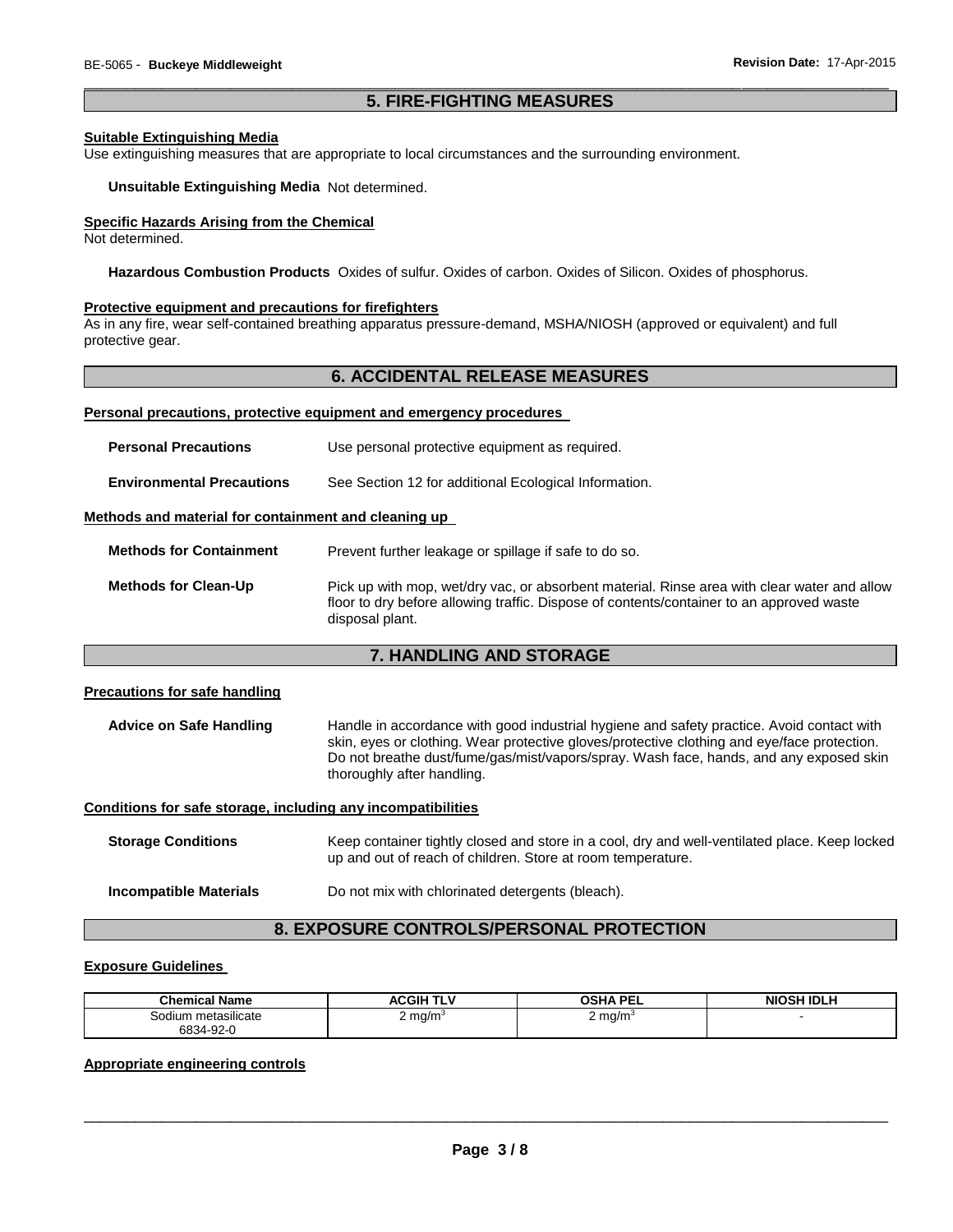| <b>Engineering Controls</b> | Apply technical measures to comply with the occupational exposure limits. |
|-----------------------------|---------------------------------------------------------------------------|

#### **Individual protection measures, such as personal protective equipment**

| <b>Eye/Face Protection</b>      | Risk of contact: Wear approved safety goggles.                                                                                                               |
|---------------------------------|--------------------------------------------------------------------------------------------------------------------------------------------------------------|
| <b>Skin and Body Protection</b> | Wear rubber gloves or other impervious gloves.                                                                                                               |
| <b>Respiratory Protection</b>   | Ensure adequate ventilation, especially in confined areas.                                                                                                   |
|                                 | General Hygiene Considerations Handle in accordance with good industrial hygiene and safety practice. Wash thoroughly<br>with soap and water after handling. |

### **9. PHYSICAL AND CHEMICAL PROPERTIES**

#### **Information on basic physical and chemical properties**

| <b>Physical State</b><br>Appearance<br>Color                                                         | Liquid<br>Clear purple solution<br>Purple                | Odor<br><b>Odor Threshold</b>    | Citrus<br>Not determined |
|------------------------------------------------------------------------------------------------------|----------------------------------------------------------|----------------------------------|--------------------------|
| <b>Property</b><br>рH                                                                                | Values<br>12.4-12.8 (Conc.) 1:10 Dilution: 11.3-<br>11.7 | Remarks • Method                 |                          |
| <b>Melting Point/Freezing Point</b><br><b>Boiling Point/Boiling Range</b><br><b>Flash Point</b>      | Not determined<br>100 °C / 212 °F                        |                                  |                          |
| <b>Evaporation Rate</b><br><b>Flammability (Solid, Gas)</b>                                          | None<br>1.0<br>Liquid- Not Applicable                    | Tag Closed Cup<br>(Water = $1$ ) |                          |
| <b>Upper Flammability Limits</b><br><b>Lower Flammability Limit</b>                                  | Not determined<br>Not determined                         |                                  |                          |
| <b>Vapor Pressure</b><br><b>Vapor Density</b><br><b>Specific Gravity</b>                             | Not determined<br>Not determined<br>1.04                 |                                  |                          |
| <b>Water Solubility</b><br>Solubility in other solvents                                              | Infinite<br>Not determined                               |                                  |                          |
| <b>Partition Coefficient</b><br><b>Auto-ignition Temperature</b><br><b>Decomposition Temperature</b> | Not determined<br>Not determined<br>Not determined       |                                  |                          |
| <b>Kinematic Viscosity</b><br><b>Dynamic Viscosity</b><br><b>Explosive Properties</b>                | Not determined<br>Not determined<br>Not determined       |                                  |                          |
| <b>Oxidizing Properties</b><br><b>Additional Information</b>                                         | Not determined<br>% Volatile by weight 94.0              |                                  |                          |

# **10. STABILITY AND REACTIVITY**

#### **Reactivity**

Not reactive under normal conditions.

#### **Chemical Stability**

Stable under recommended storage conditions.

#### **Possibility of Hazardous Reactions**

None under normal processing.

**Hazardous Polymerization** Hazardous polymerization does not occur.

#### **Conditions to Avoid**

Keep out of reach of children.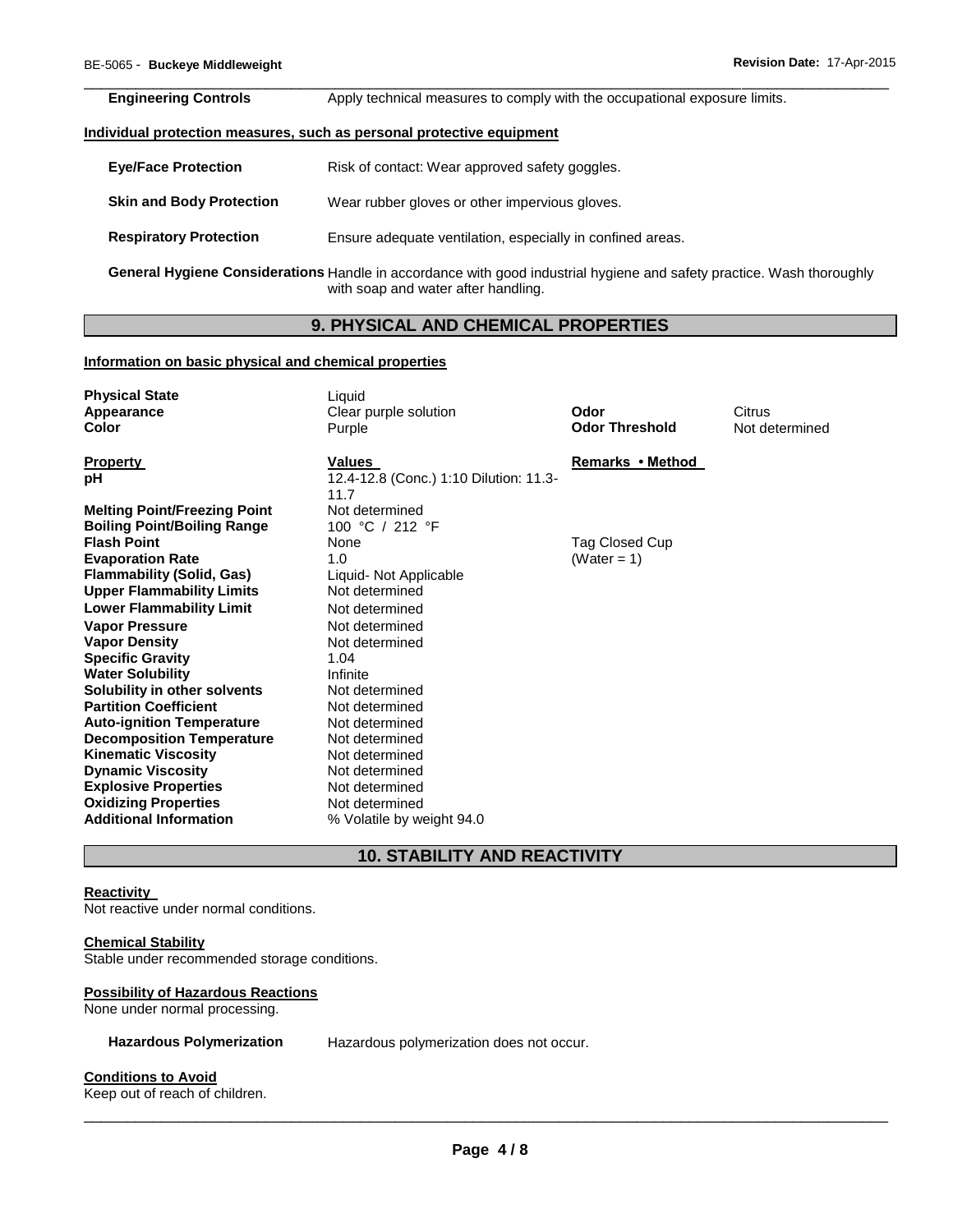#### **Incompatible Materials**

Do not mix with chlorinated detergents (bleach).

#### **Hazardous Decomposition Products**

Oxides of sulfur. Oxides of carbon. Oxides of Silicon. Oxides of phosphorous.

#### **11. TOXICOLOGICAL INFORMATION**

\_\_\_\_\_\_\_\_\_\_\_\_\_\_\_\_\_\_\_\_\_\_\_\_\_\_\_\_\_\_\_\_\_\_\_\_\_\_\_\_\_\_\_\_\_\_\_\_\_\_\_\_\_\_\_\_\_\_\_\_\_\_\_\_\_\_\_\_\_\_\_\_\_\_\_\_\_\_\_\_\_\_\_\_\_\_\_\_\_\_\_\_\_

#### **Information on likely routes of exposure**

#### **Product Information**

| <b>Eve Contact</b>  | Causes severe eye damage.        |
|---------------------|----------------------------------|
| <b>Skin Contact</b> | Causes severe skin burns.        |
| <b>Inhalation</b>   | Avoid breathing vapors or mists. |
| Ingestion           | Do not ingest.                   |

#### **Component Information**

| <b>Chemical Name</b>              | Oral LD50                                                         | <b>Dermal LD50</b>       | <b>Inhalation LC50</b> |
|-----------------------------------|-------------------------------------------------------------------|--------------------------|------------------------|
| Sodium Tripolyphosphate           | $= 3100$ mg/kg (Rat)                                              | $>$ 7940 mg/kg (Rabbit)  |                        |
| Anhydrous                         |                                                                   |                          |                        |
| 7758-29-4                         |                                                                   |                          |                        |
| Sodium metasilicate               | $= 600$ mg/kg (Rat)                                               |                          | -                      |
| 6834-92-0                         |                                                                   |                          |                        |
| Propylene glycol monomethyl ether | $= 8532$ mg/kg (Rat)                                              | $>$ 5 g/kg (Rabbit)      |                        |
| acetate                           |                                                                   |                          |                        |
| 108-65-6                          |                                                                   |                          |                        |
| nonylphenol ethoxylate            | $=$ 2590 mg/kg (Rat) = 1310 mg/kg = 1780 uL/kg (Rabbit) = 2 mL/kg |                          | ۰                      |
| 9016-45-9                         | Rat)                                                              | Rabbit)                  |                        |
| Sodium xylenesulfonate            | $= 1000$ mg/kg (Rat)                                              |                          |                        |
| 1300-72-7                         |                                                                   |                          |                        |
| Glycol ether TPM                  | $= 3184$ mg/kg (Rat)                                              | $= 15440$ mg/kg (Rabbit) | ۰                      |
| 25498-49-1                        |                                                                   |                          |                        |
| Propylene Glycol Phenyl Ether     | $= 2830$ mg/kg (Rat)                                              | $> 2$ g/kg (Rabbit)      |                        |
| 770-35-4                          |                                                                   |                          |                        |

#### **Information on physical, chemical and toxicological effects**

**Symptoms** Please see section 4 of this SDS for symptoms.

#### **Delayed and immediate effects as well as chronic effects from short and long-term exposure**

**Carcinogenicity** Based on the information provided, this product does not contain any carcinogens or potential carcinogens as listed by OSHA, IARC or NTP.

#### **Numerical measures of toxicity**

Not determined

# **12. ECOLOGICAL INFORMATION**

#### **Ecotoxicity**

The product is not classified as environmentally hazardous. However, this does not exclude the possibility that large or frequent spills can have a harmful or damaging effect on the environment.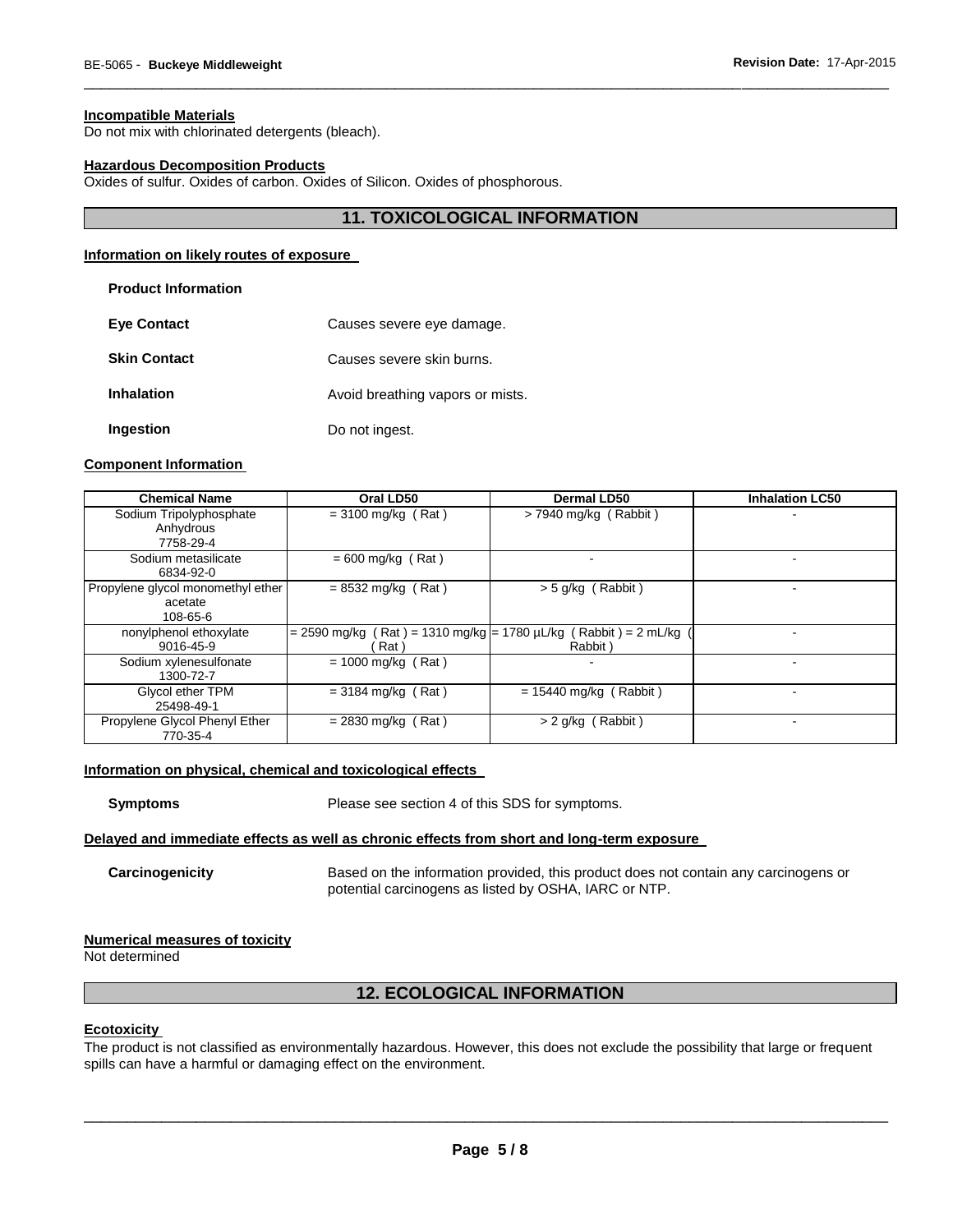### **Component Information**

| <b>Chemical Name</b>                                           | Algae/aquatic plants | <b>Fish</b>                                                                                      | <b>Toxicity to</b><br>microorganisms | Crustacea                            |
|----------------------------------------------------------------|----------------------|--------------------------------------------------------------------------------------------------|--------------------------------------|--------------------------------------|
| Sodium Tripolyphosphate<br>Anhydrous<br>7758-29-4              |                      | 1650: 48 h Leuciscus idus<br>mg/L LC50                                                           |                                      |                                      |
| Sodium metasilicate<br>6834-92-0                               |                      | 210: 96 h Brachydanio rerio<br>mg/L LC50 semi-static 210:<br>96 h Brachydanio rerio mg/L<br>LC50 |                                      | 216: 96 h Daphnia magna<br>mg/L EC50 |
| Propylene glycol<br>monomethyl ether acetate<br>$108 - 65 - 6$ |                      | 161: 96 h Pimephales<br>promelas mg/L LC50 static                                                |                                      | 500: 48 h Daphnia magna<br>mg/L EC50 |
| Glycol ether TPM<br>25498-49-1                                 |                      | 11619: 96 h Pimephales<br>promelas mg/L LC50 static                                              |                                      | 10: 48 h Daphnia magna<br>mg/L EC50  |

\_\_\_\_\_\_\_\_\_\_\_\_\_\_\_\_\_\_\_\_\_\_\_\_\_\_\_\_\_\_\_\_\_\_\_\_\_\_\_\_\_\_\_\_\_\_\_\_\_\_\_\_\_\_\_\_\_\_\_\_\_\_\_\_\_\_\_\_\_\_\_\_\_\_\_\_\_\_\_\_\_\_\_\_\_\_\_\_\_\_\_\_\_

#### **Persistence/Degradability**

Not determined.

#### **Bioaccumulation**

Not determined.

#### **Mobility**

| <b>Chemical Name</b>                      | <b>Partition Coefficient</b> |
|-------------------------------------------|------------------------------|
| Propylene glycol monomethyl ether acetate | 0.43                         |
| 108-65-6                                  |                              |

#### **Other Adverse Effects**

Not determined

# **13. DISPOSAL CONSIDERATIONS**

# **Waste Treatment Methods**

| <b>Disposal of Wastes</b>     | Disposal should be in accordance with applicable regional, national and local laws and<br>regulations. |
|-------------------------------|--------------------------------------------------------------------------------------------------------|
| <b>Contaminated Packaging</b> | Disposal should be in accordance with applicable regional, national and local laws and<br>regulations. |

# **14. TRANSPORT INFORMATION**

| <b>Note</b> | Please see current shipping paper for most up to date shipping information, including<br>exemptions and special circumstances. |
|-------------|--------------------------------------------------------------------------------------------------------------------------------|
| <u>DOT</u>  | Not regulated                                                                                                                  |
| <u>IATA</u> | Not regulated                                                                                                                  |
| <b>IMDG</b> | Not regulated                                                                                                                  |

# **15. REGULATORY INFORMATION**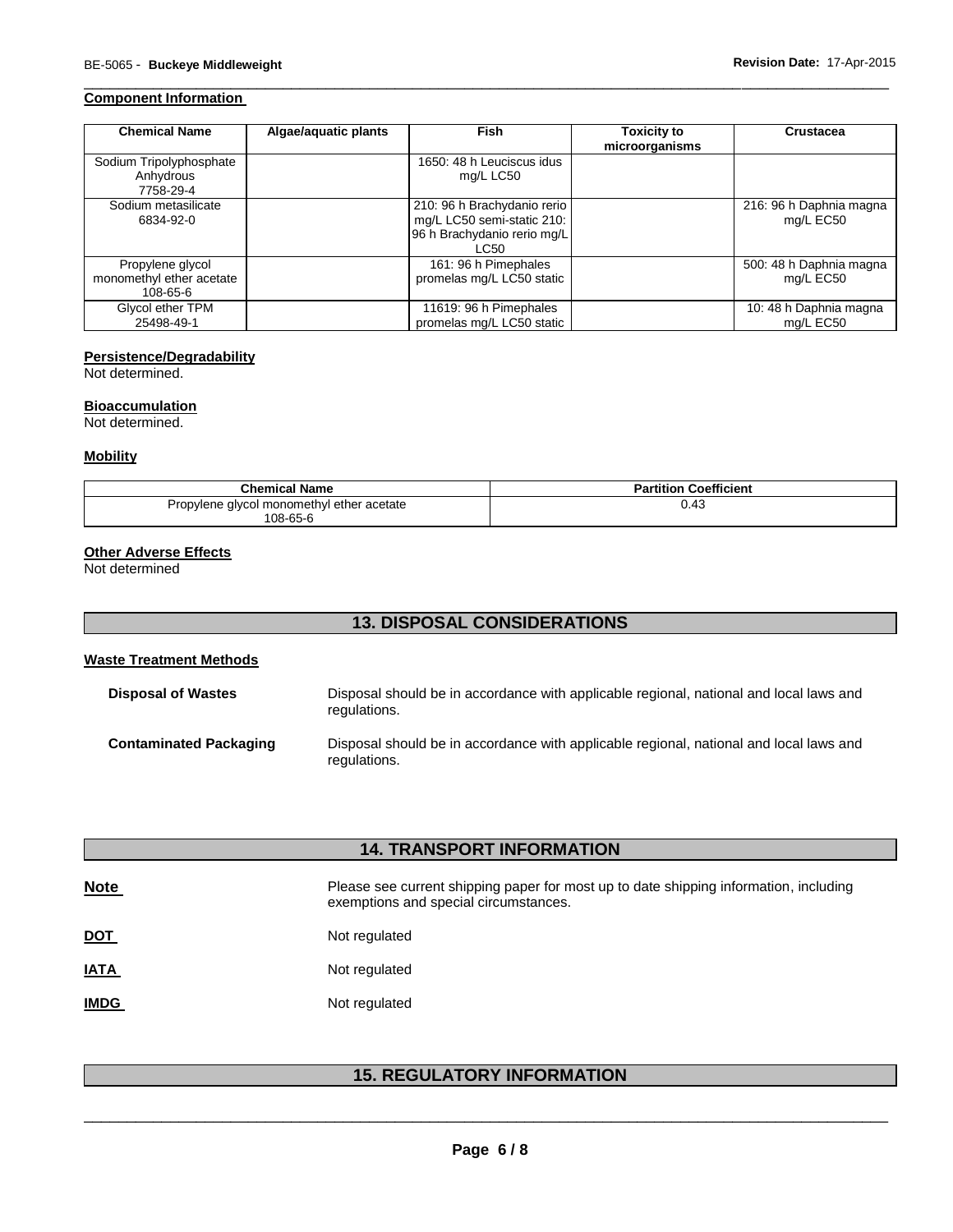#### **International Inventories**

| <b>Chemical Name</b>       | <b>TSCA</b>  | DSL | <b>NDSL</b> | <b>EINECS</b> | <b>ELINCS</b> | <b>ENCS</b> | <b>IECSC</b> | 25.0<br>ncul | <b>PICCS</b> | <b>AICS</b> |
|----------------------------|--------------|-----|-------------|---------------|---------------|-------------|--------------|--------------|--------------|-------------|
| <br>metasilicate<br>sodium | -<br>Present |     |             | Present       |               | Present     |              | Present      |              |             |

\_\_\_\_\_\_\_\_\_\_\_\_\_\_\_\_\_\_\_\_\_\_\_\_\_\_\_\_\_\_\_\_\_\_\_\_\_\_\_\_\_\_\_\_\_\_\_\_\_\_\_\_\_\_\_\_\_\_\_\_\_\_\_\_\_\_\_\_\_\_\_\_\_\_\_\_\_\_\_\_\_\_\_\_\_\_\_\_\_\_\_\_\_

**Legend:** 

*TSCA - United States Toxic Substances Control Act Section 8(b) Inventory* 

*DSL/NDSL - Canadian Domestic Substances List/Non-Domestic Substances List* 

*EINECS/ELINCS - European Inventory of Existing Chemical Substances/European List of Notified Chemical Substances* 

*ENCS - Japan Existing and New Chemical Substances* 

*IECSC - China Inventory of Existing Chemical Substances* 

*KECL - Korean Existing and Evaluated Chemical Substances* 

*PICCS - Philippines Inventory of Chemicals and Chemical Substances* 

*AICS - Australian Inventory of Chemical Substances* 

#### **US Federal Regulations**

#### **CERCLA**

This material, as supplied, does not contain any substances regulated as hazardous substances under the Comprehensive Environmental Response Compensation and Liability Act (CERCLA) (40 CFR 302) or the Superfund Amendments and Reauthorization Act (SARA) (40 CFR 355).

#### **SARA 313**

Section 313 of Title III of the Superfund Amendments and Reauthorization Act of 1986 (SARA). This product does not contain any chemicals which are subject to the reporting requirements of the Act and Title 40 of the Code of Federal Regulations, Part 372

| Chemical Name                      | CAS No     | Weight-% | <b>SARA 313 -</b><br>Threshold<br>Values % |
|------------------------------------|------------|----------|--------------------------------------------|
| Glycol ether TPM - .<br>25498-49-1 | 25498-49-1 |          | .u                                         |

#### **CWA (Clean Water Act)**

This product does not contain any substances regulated as pollutants pursuant to the Clean Water Act (40 CFR 122.21 and 40 CFR 122.42)

#### **US State Regulations**

#### **California Proposition 65**

This product does not contain any Proposition 65 chemicals.

#### **U.S. State Right-to-Know Regulations**

| <b>Chemical Name</b>    | New Jersey | Massachusetts | Pennsylvania |
|-------------------------|------------|---------------|--------------|
| Sodium Tripolyphosphate |            |               |              |
| Anhydrous               |            |               |              |
| 7758-29-4               |            |               |              |
| Glycol ether TPM        |            |               |              |
| 25498-49-1              |            |               |              |